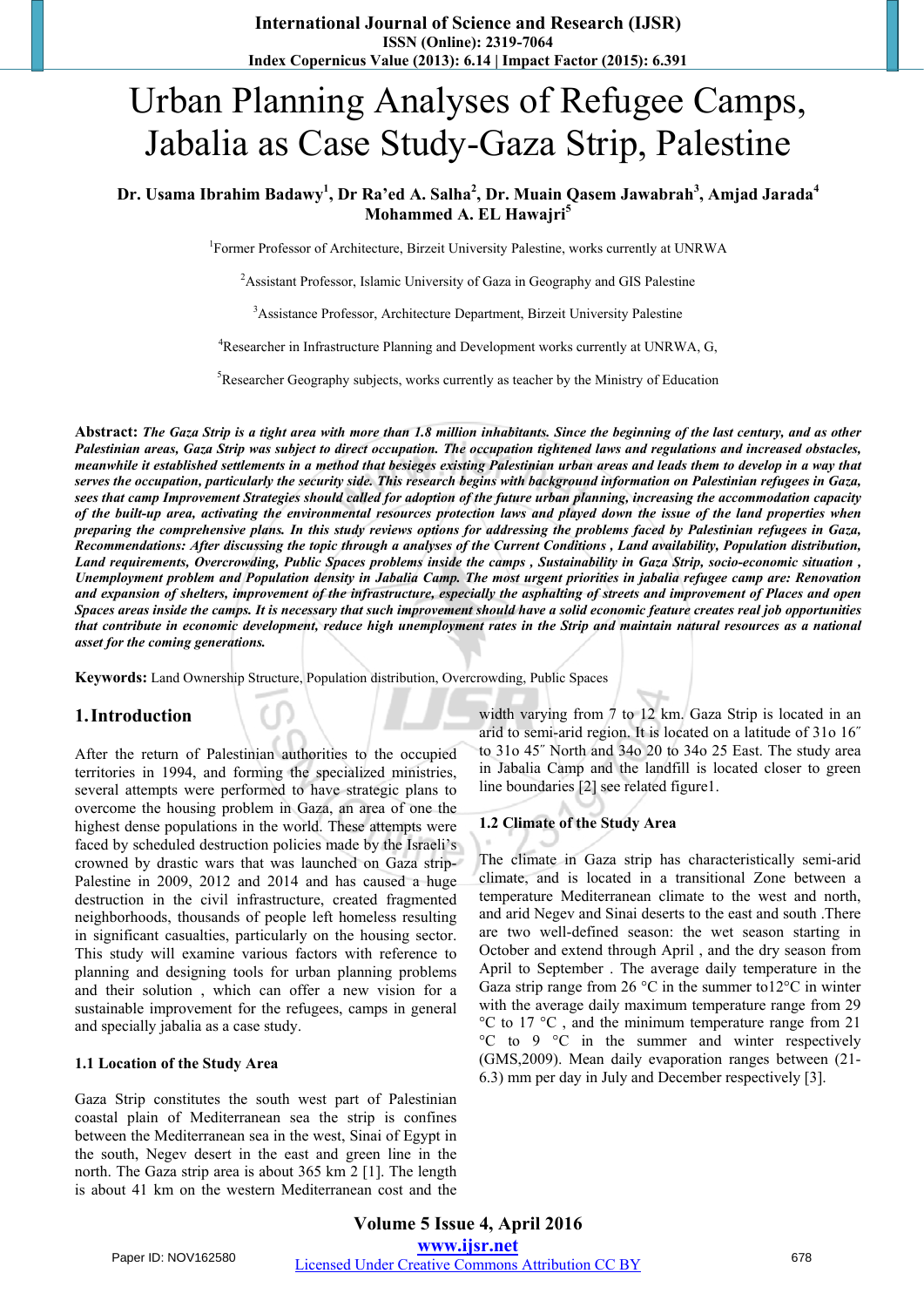

**Figure 1:** Map of Gaza Strip includes refugee camps, border crossings, major cities, and towns. , Source: Ministry of Local Government, 2015 (reworked by authors)

# **2.Climate of the Study Area**

The climate in Gaza strip has characteristically semi-arid climate, and is located in a transitional Zone between a temperature Mediterranean climate to the west and north, and arid Negev and Sinai deserts to the east and south .There are two well-defined season: the wet season starting in October and extend through April , and the dry season from April to September . The average daily temperature in the Gaza strip range from 26  $\degree$ C in the summer to12 $\degree$ C in winter with the average daily maximum temperature range from 29 °C to 17 °C , and the minimum temperature range from 21 °C to 9 °C in the summer and winter respectively (GMS,2009). Mean daily evaporation ranges between (21- 6.3) mm per day in July and December respectively [3].

The Gaza Strip is 365km² with total population 1.8 million is located on the south eastern coastal of the Mediterranean Sea, on the east and north Israel borders it, on the south bordered by Egypt and on the west by the area and its boards, and delimiting lines, first came into existence years ago in 1948 after the first Arab- Israel war. The Strip is part of the Palestinian coastal plane in Southwest Palestine where it forms along narrow rectangle. Its length is about 45k m, the width 6km in the north, with maximum 12km at south. The broad population of Gaza is strongly influenced by political development, which have played a significant role in growth and population distribution. A new pattern of settlement evolved with the formation of the eight refugee camps after 1948.The population of Gaza before 1948 was estimated about 80,000, during the two decades from 1948- 1967 the population rose to 454,900. As result of the unique political situation of Gaza there has been threeadministration period. [4]:

- 1)The Egyptian period from 1948-1967
- 2)The Israel occupation period from 1967-1994
- 3)The Palestinian Authority from 1994 up to date. Gaza Strip economic depends mainly on agriculture, fishing, small industries, and labour exchange with Israel. (see related figure2&3)

# **3.Establishment of Jabalia camp**

Camp surface area expansion records Jabalia

After 1948, the Quaker organization provided basic commodities to Palestine refugees. UNRWA then transitioned into its humanitarian and relief role, distributing tents to the refugee population. In 1949, the camp's total area was 1.4 square kilometers with 35,000 refugees. In 1952, UNRWA built the first traditional halls using clay and cement roofing. The maximum area of a room was 9 m by 2 m; this room and yard space was assigned for one family consisting of 5 individuals. As the number of refugees increased, more shelters were built. A health clinic, with walls composed of compressed asbestos, was built to provide health services [5].

**Table 1:** Jabalia Camp Areas for Various years, Source UNRWA, 2015. \*dunum=1000m2

| Year | Camp Area(dunum) | Source       |  |  |
|------|------------------|--------------|--|--|
| 1949 | 1400             | UNRWA        |  |  |
| 1960 | 1049             | <b>UNRWA</b> |  |  |
| 1997 | 1480             | <b>UNRWA</b> |  |  |
| 2010 | 1310             | UNRWA        |  |  |

From 1967 to 1993, several main housing projects were implemented. When hundreds of Palestinian shelters were demolished for road construction, more than 2,200 families were transferred from Jabalia camp to Nazzleh and the Bait Lahiya project. Since 25 January 2006, everything dramatically changed. The Gaza Strip is considered a highrisk area and all crossings have been closed or limited see related table1. An unavailability of industrial materials has stopped all industrial work. Consequently, all construction related projects were partially stopped.Jabalia with 88,700 residents is the largest and most densely populated camp in the Gaza Strip. It is north of Gaza town on 8km² sites, adjacent to Jabalia village. Initially, tents housed the original 35,000 refugees who fled from villages in southern Palestine. Jabalia has 42 UNRWA school (2 single shift, the rest double shift), an UNRWA health center.

#### **3.1The Housing sector situation is complicated by**

The fact that Gaza is under a complete siege and the construction material is not available in the local market. We believe that it is not enough to rebuild what has been destroyed in the fighting; rather it should establish a strategic plan towards more sustainable developments for the Palestinian society in the Gaza Strip. Indeed, if postwar reconstruction is to be truly effective, it must also involve reconstructing social structure, culture, and human

# **Volume 5 Issue 4, April 2016 www.ijsr.net**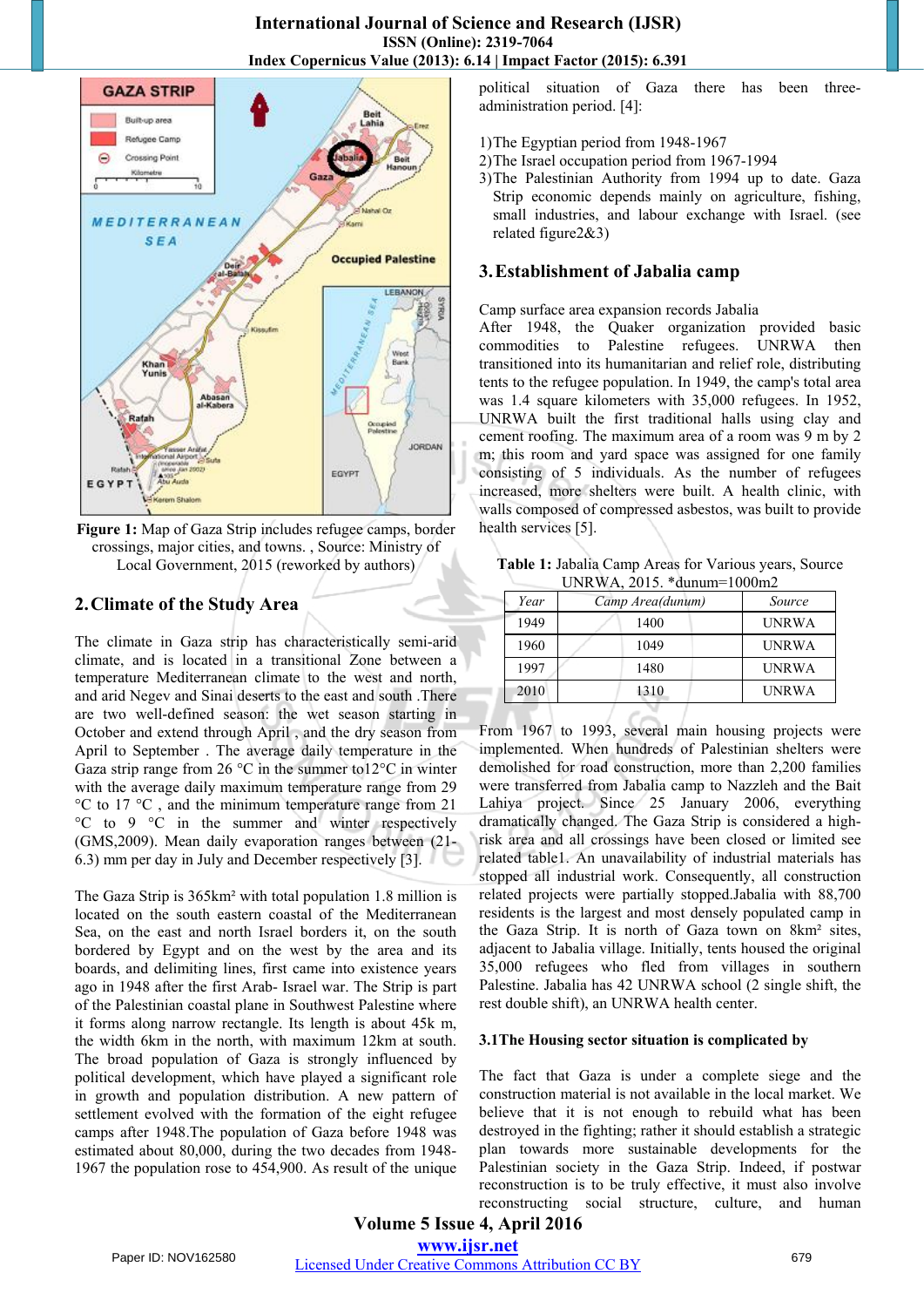relationships. As a result of poverty levels, for most camp residents, it is not easy to purchase additional land outside of the camp to expand homes. To address this, in 1980, they started to build multi-story buildings to gain extra space for



**Figure 2:** Jabalia camp 1972, source UNRWA public relation, 2015.

families, particularly after increased household numbers with married sons. Most multi-storey buildings are concentrated on the sides of main streets in the camp. Other shelters were not rebuilt because the area's narrow paths restrict access for building machines and vehicles. Because of these construction efforts, there are a variety of styles and sizes of buildings in the camp.

The place of origin of most jabalia refugees as followed Majdal, Burir, Hirbia, Yibna, Samsam, Barbara, Hamma, Barbara, this all are villages which was before the war of 1948 see related table2.



**Figure 3:** Jabalia camp Narrow Street inside the camp blocks , **Source authors,2016.**

| Table 2: Main villages of origin inhabitant of Jabalia camp, |
|--------------------------------------------------------------|
| source; UNRWA Gaza RSSD 2015                                 |

| $50.41$ error $1.11$ called $1.55$ and $2.01$ |                |       |      |        |  |  |
|-----------------------------------------------|----------------|-------|------|--------|--|--|
|                                               | Origin         | Total | Male | Female |  |  |
|                                               | <b>MAJDAL</b>  | 14092 | 7300 | 6792   |  |  |
|                                               | <b>BUREIR</b>  | 7548  | 3885 | 3663   |  |  |
|                                               | <b>HIRBIYA</b> | 7075  | 3670 | 3405   |  |  |
|                                               | <b>YIBNA</b>   | 5042  | 2590 | 2452   |  |  |
|                                               | <b>SUMSUM</b>  | 6786  | 3415 | 3371   |  |  |
|                                               | <b>BARBARA</b> | 4729  | 2413 | 2316   |  |  |
|                                               | <b>NI'ILYA</b> | 4164  | 2172 | 1992   |  |  |
|                                               | <b>HAMAMA</b>  | 4614  | 2321 | 2293   |  |  |
|                                               | <b>NI'ILYA</b> | 4164  | 2172 | 1992   |  |  |
|                                               | Others         | 56810 |      |        |  |  |

# **3.2 Vertical growth and saturation**

As a result of poverty levels, for most camp residents, it is not easy to purchase additional land outside of the camp to expand homes. To address this, in 1980, they started to build multi-storey buildings to gain extra space for families, particularly after increased household numbers with married sons. Most multi-storey buildings are concentrated on the sides of main streets in the camp. Other shelters were not rebuilt because the area's narrow paths restrict access for building machines and vehicles.

Because of these construction efforts, there are a variety of styles and sizes of buildings in the camp.

Due to the increase in population size, families began to build additional rooms to their shelters at the expense of street width. Families built outwards because there were no other available vacant spaces for expansion. Gradually, street width decreased from 24 m to a maximum of 5 m and, for paths, 2 m wide. A large percentage of families purchased land near the camp to build their own shelters. This helped to expand the camp's layout mainly to the east and west.

As a result of poverty levels, for most camp residents, it is not easy to purchase additional land outside of the camp to expand homes. To address this, in 1980, they started to build multi-storey buildings to gain extra space for families, particularly after increased household numbers with married sons. Most multi-storey buildings are concentrated on the sides of main streets in the camp. Other shelters were not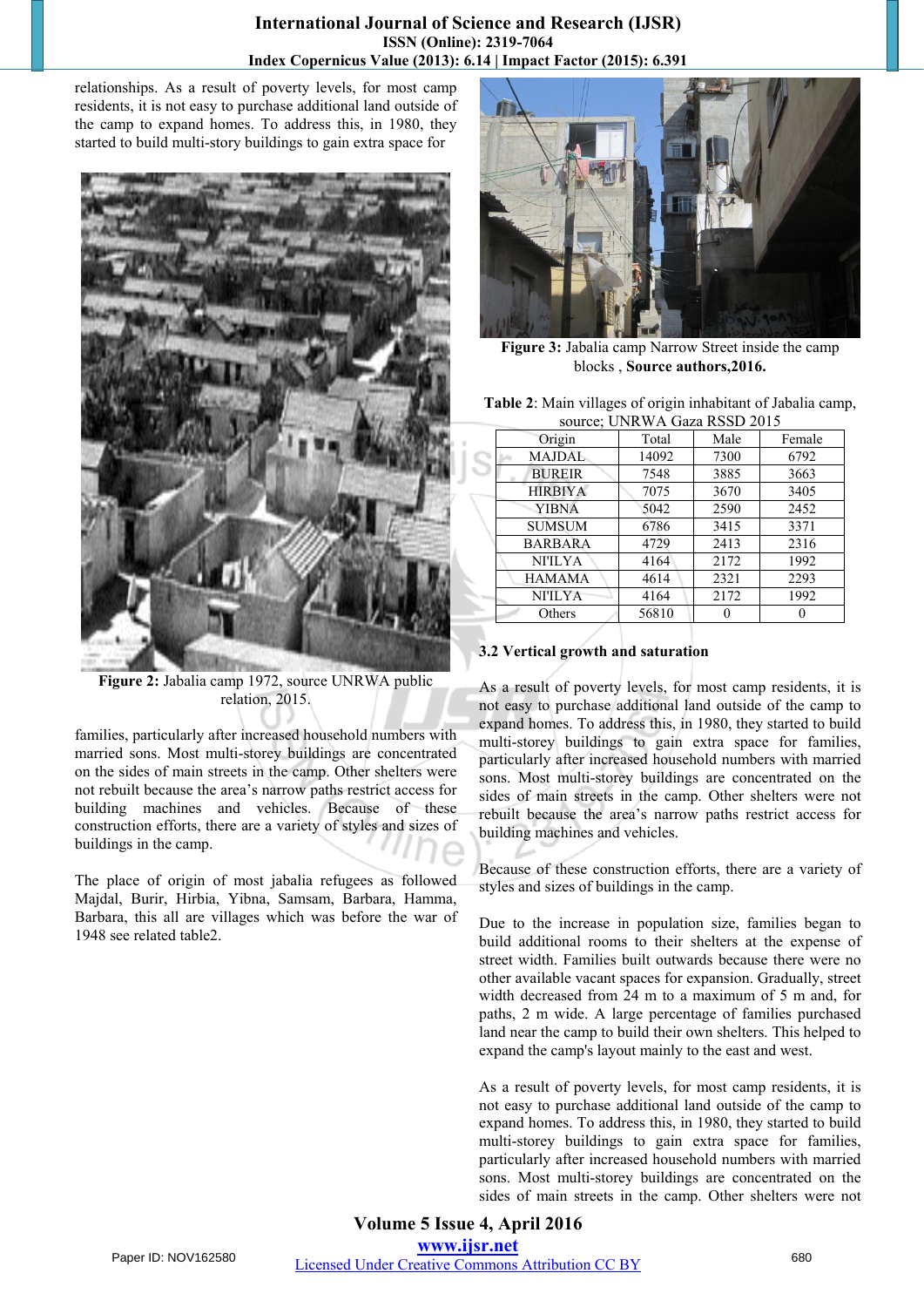rebuilt because the area's narrow paths restrict access for building machines and vehicles. Because of these construction efforts, there are a variety of styles and sizes of buildings in the camp see related figure3&4.

.



**Figure 3:** Different heights within the houses from the street **Source authors, 2016.**



**Figure 4:** Jabalia camp poor roof materials, Source **authors, 2016**

#### **3.3 Gaza Strip reconstruction process from the view point of Palestinian experts**

we believe that the corresponding proportion of all reconstruction activities, with the affected areas, and the requirements of the local community as well, were based on the results of rapid surveys and studies conducted by the academic expertise and the executive directors in charge, in order to draw an action framework which might be considered as the main, and brilliant doctrine of post disaster reconstruction in the related field of studies. As a result, according to the Gaza situation, the assessment of the target community, and also cognition of the collective behavior of the affected community, is the main tools in order to choose appropriate approach toward the planning in the post disaster reconstruction tasks. As a matter of fact, in the local close cooperation between all stakeholders is necessary to achieve proper and sustainable solution to the current problems as their integrated role can maximize the available resources and convince all parties with the suggested solution as they participated in the decision [6].

#### **3.4 Population distribution**

Refugee camp populations vary from area to area, with the largest camp population residing in the Gaza Strip (more than half of all registered refugees), and the largest refugee camps (107,415 people live in Jabalia ). The increase in population in each Governorate till 2015 is mainly affected by three factors: natural growth of the existing population, immigration of returnees settling in the governorate and their natural growth until 2015 and the internal migration between the governorates. The distribution of returnees to the governorate differs according to the alternatives. In the plan immigration of returnees is programmed according to assumption that in 2005 the Palestinian State will be established with stable political, economic and social conditions. Palestine will be a free nation with control of the whole of Gaza and West bank, refugee camp populations vary from area to area, with the largest camp population residing in the Gaza Strip (more than half of all registered refugees), and the largest refugee camps 107,415 people live in Jabalia , [7]. The increase in population in each Governorate till 2020 is mainly affected by three factors: natural growth of the existing population, immigration of returnees settling in the governorate and their natural growth until 2020 and the internal migration between the governorates. The distribution of returnees to the governorate differs according to the alternatives. In the plan immigration of returnees is programmed according to assumption that in 2005 the Palestinian State will be established with stable political, economic and social conditions. The United Nation Resolution is the basis of solving the refugees problems .This means that all Palestinians will have the right to return to their homeland. The internal migration differs from one alternative to another as will be shown for each alternative:

#### **3.5 Overcrowding**

Overcrowding is a phenomenon characterizing most of the 8 Palestinian refugee camps administered by the United Nations Relief and Works Agency (UNRWA) spread out in the Agency's fields of operation, namely: Jabalia camp. There are three main interrelated causes for overcrowding:

- The dramatic population increase, while the land area allocated for camps remained fixed;
- Poverty which hinders people from moving out;
- Large family sizes living in shelters that generally do not exceed 9 square metres. Official figures indicate that the average family size is 4.5 in Gaza.

However, unofficial studies indicate the figure might be higher. Overcrowding is pervasive in most refugee camps

# **Volume 5 Issue 4, April 2016 www.ijsr.net**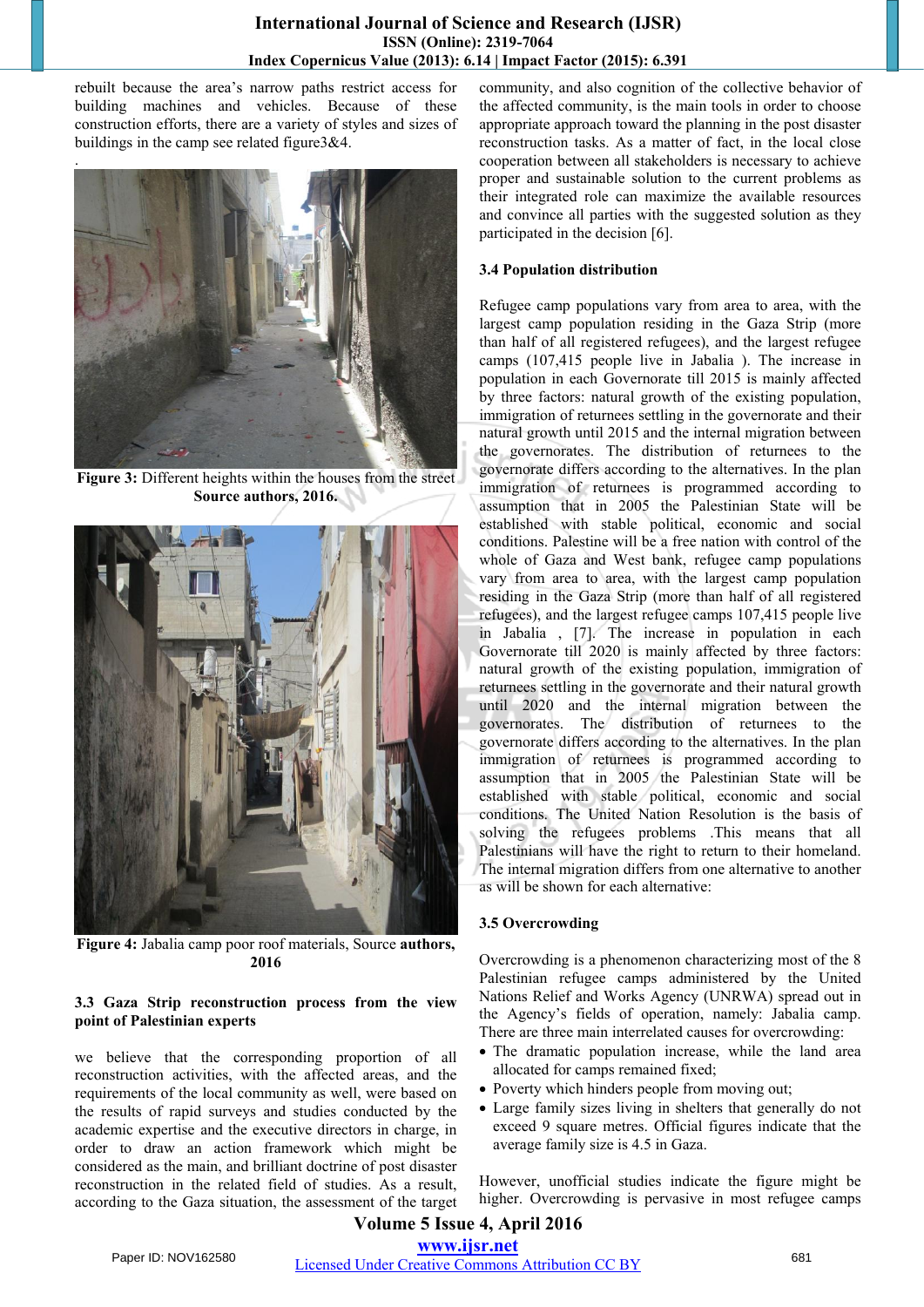and is manifest in the private and public domains. The private spaces of shelters are too small for inhabitants, while the public centers, such as schools and health clinics, are few and understaffed, relative to the population size and therefore are overcrowded. This situation generates social and psychological problems, including violence and physical abuse, especially directed towards women and children; early marriage and divorce, incest, the marginalization of children, women, youth, the disabled and the elderly. Overcrowding is also responsible for stress disorders, depression and anxiety.

Taking into consideration the political environment that surrounds the refugee question and the empirical constraints which hinder fundamental and macro-level changes, it is possible to deal with the social and psychological problems related to overcrowding by adopting simultaneously the following strategies:

To deal with the effects of overcrowding by selecting a specific problem area, identified by the community as resulting from overcrowding, such as the renovation of shelters, violence or early marriage and develop projects to address these issues. -To tackle the causes underlying overcrowding, by adopting a developmental approach that will have a long-term impact on the community; mainly by empowering and activating the existing local communitybased organizations, through training, material and financial support; as well as poverty alleviation schemes and incomegeneration projects. Gaza refugee camps suffer from tremendous overcrowding; having doubled their population since the 1950s without being allowed to expand their area, the population density is among the highest in the world. Expansion is difficult as the areas designated for refugee camps are limited and usually surrounded by urban areas. Housing in Gaza camps is very simple, while camps often resemble regular (lower-class) neighbourhoods for the urban poor [8].

#### **3.5.1 The cause of Overcrowding**

While "overcrowding" is both a cause and effect, it is possible to delineate the main direct causes of overcrowding in the Gaza Strip refugee camps. The causes are very important to take into consideration for policy-makers, donor countries and organizations working with refugees. As budgets allocated for refugees shrink, there is an increased need to examine these causes, in order to implement solutions and projects with long-term impact on the refugee community. In addition, causes and effects are linked and it is difficult sometimes to separate one factor from another, because they are so entangled. One of the effects of overcrowding, for example, is yelling and screaming at children, which has a ripple effect on the ability of children to study. However, these factors have been separated as much as possible to highlight the main issues related to this subject.

#### **3.6 Population density in Jabalia Camp**

The Gaza Strip has a high population density at 4,505 people per square kilometer, with 1.8 million inhabitants living in an area of 365 square kilometers. Approximately half of the population is children, and almost three quarters of the population registered Palestine refugees (see related figure5).

The annual refugee population growth rate for Gaza in 2012 stood at a high 3.5 per cent and is expected to decline only to some 3 per cent by 2020 (see related figure6). The inevitable increase in the population will pose further strains on access to affordable housing and services including electricity, water and wastewater treatment. Population growth and the high number of adolescents who will enter the labor force in the coming years also mean that the economy will have to grow in line to keep pace with the expanding labor force [8]  $&$ [5]. The quality of the camps' physical environment cannot be separated from the refugees' quality of life. In Gaza an average of 49 per cent of camp shelters are in substandard conditions. Walls of refugee shelters are mostly structurally unsafe, poorly insulated and not water proof. Roofs are frequently irreparable and consequently in need of replacement. Ventilation is inadequate, and shelters are damp and musty, cold in winter and hot in summer. Many families are crowded into too few rooms and most of the roads are narrow, inaccessible and unlit. UNRWA plays an important roll thru theircamp upgrading programmes which called camp improvement started in 2004 In Gaza; camp improvement has become necessary to better the living conditions of residents and to improve environmental health. Comprehensive development work needs to be carried out inside and outside the camps to address chronic problems such as overcrowding, random expansion of buildings, unplanned land use, inaccessible roads and alleys and deteriorated shelters.

#### **3.6.1 Public Spaces**

It is important to note at the beginning of this section that the causes and effects of overcrowding in the Gaza strip camps specially jabalia are exacerbated. In this report, public spaces refer to areas such as streets, schools and other public centres such as health and community centres. In fact, due to overcrowding, almost all spaces become 'public'. The shelter or the 'home' is so close to the neighbors in most cases, that 'privacy' or the 'private domain' becomes a theoretical construct.



**Figure 5:** percentage of substandard shelters in the Camps, Source UNRWA statistic 2016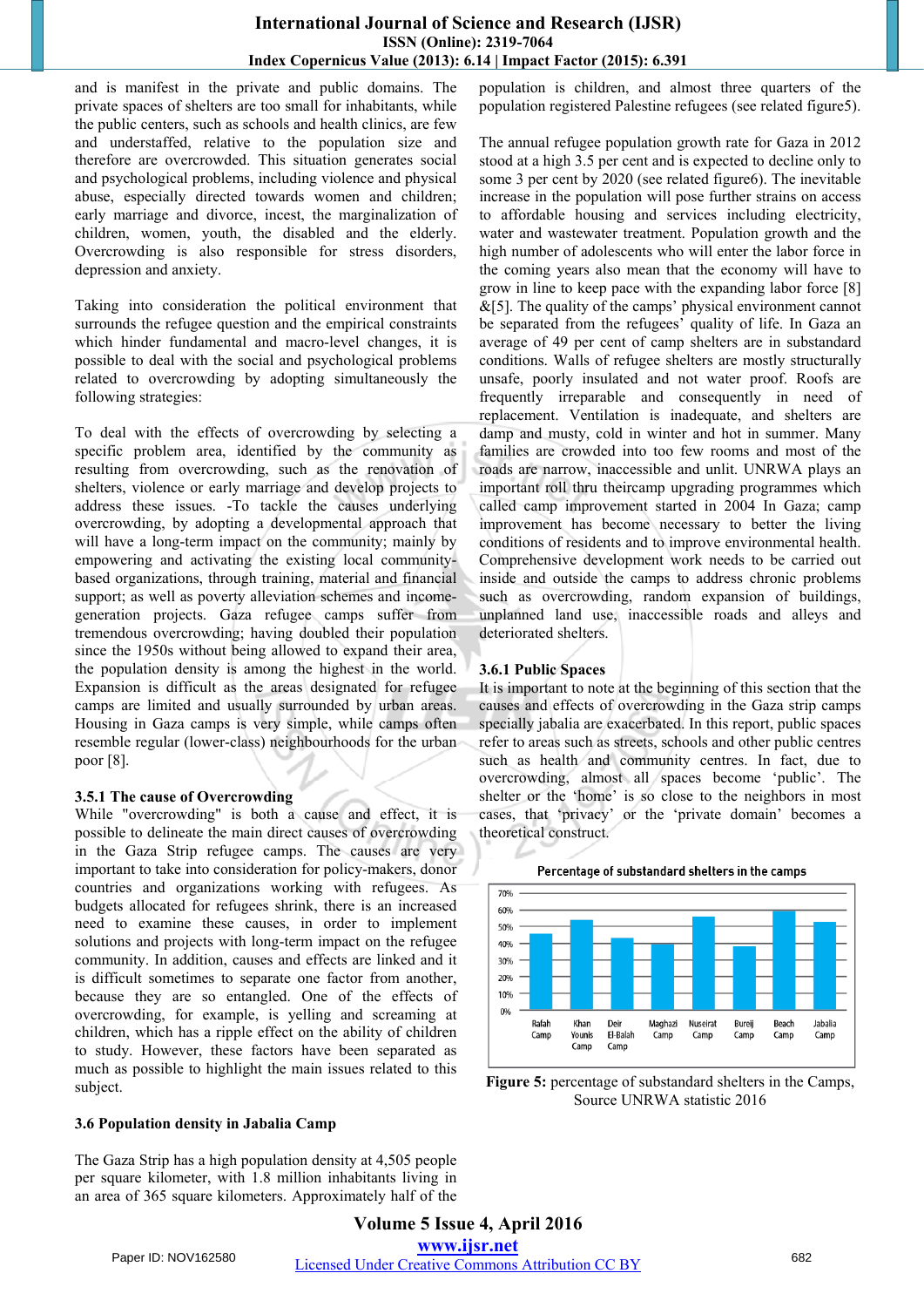



**Figure 6:** Refugee camp population Per Km2, Source UNRWA statistic 2016



**Figure 7:** Open space area between houses at Jabalia Camp, Source authors, 2016

In addition, culturally, the dichotomy between the private and public domains are ambiguous. Issues and spaces considered 'private' in western societies may be very public in other cultures. Although many of the camp alleyways and streets are paved, there are many that still need paving and/or repair. In Jabalia camp, for example, it is a real problem, because the main streets are not asphalted and in the winter they turn into mud pools. More importantly, many of the shelters are on the same level as the streets, it is therefore not surprising that some shelters are flooded with dirty water in the winter. This situation forces the inhabitants of the shelters to sleep and live in a smaller corner of the house, until the water has been drained out. As for public services, they are not sufficient, especially garbage disposal and it is not uncommon to see children playing around overflowing disposal garbage bins. Although UNRWA provides regular sanitation and disposal services, the deficit and cutbacks in its budget hinders it from hiring more staff and employees to provide these services to a steadily growing population. Many of these disposal bins are placed in wider streets, at the entrances of camps or in areas making it accessible for collection

These areas are similarly attractive to boys who seek wider areas and spaces to play. Many of the boys (to lesser extent girls) are seen barefoot playing football and other games, due to lack of other spaces.

With the increase in population, people began to build vertically, second and third levels, usually accommodating sons and their families. As horizontal expansion is no longer possible in the majority of camps, the buildings are rising higher and higher. This situation means that the sun-light never enters into many of these shelters and there is no air ventilation, therefore shelters are very damp in the winter and humid in the summer. In addition to the health dimension, social problems are compounded as shelters push closer to one another and the neighborhood becomes overcrowded with large families, almost nullifying the concept of privacy and creating conflicts over space, children and intrusion. Some streets have become so narrow from over-building that it is sometimes difficult for more than one person to walk through. These issues are currently under discussion within the shelter cluster, including other temporary options such as prefabricated units (in certain circumstances), and techniques such as gabion baskets. Immediate repair and rehabilitation of shelters: restore decent living conditions for families whose housing units have sustained damage due to the recent bombing in the Gaza Strip, ensure the early and safe return of people to their homes, and reduce the psychological trauma and distress caused by displacement. Over 37,000 housing units with major to minor damages will be left unrepaired, and the families that called them home will have no place to return to [10].

# **4.Sustainability in Gaza Strip**

Sustainable development is development that meets the needs of the present without compromising the ability of future generations to meet their own needs. Sustainable development means improving the quality of life while living within the carrying capacity of supporting ecosystem. The general definition of sustainable developments is development that delivers basic environmental, social and economic services to all residents of the community without threatening the viability of the natural, built and social system upon which the delivery of these services depends. The particular circumstances of Gaza a small, over population and relatively resource deficient and isolated area make most definitions of "sustainable development and the methods for assessing their attainment seem almost irrelevant. At our current situation it looks to be impossible to achieve sustainable development within a limited area such as Gaza Strip Governorates. At the present time, Gaza governorates gross density about 2,800 persons/km². According to the population forecast density is predicted to reach 6,100 persons/km² in 2015. Will this be possible or sustainable? Historically, there was a large increase in the population during 1948 and later, because of the influx of refugees. The population was 65,000 inhabitants in 1945 and due to the war and the immigration of refugees, the population more than doubled by 1948 and by 1996 it was 16 times that of 1945[11]. If the increase of population had depended on the natural growth only, it would be another question, and sustainable development might have been a more realistic goal. Finally, one conclusion is that, according to available natural rescues and population needs, it is impossible to reach absolute sustainability in Gaza. However, the aim should be to work towards sustainability.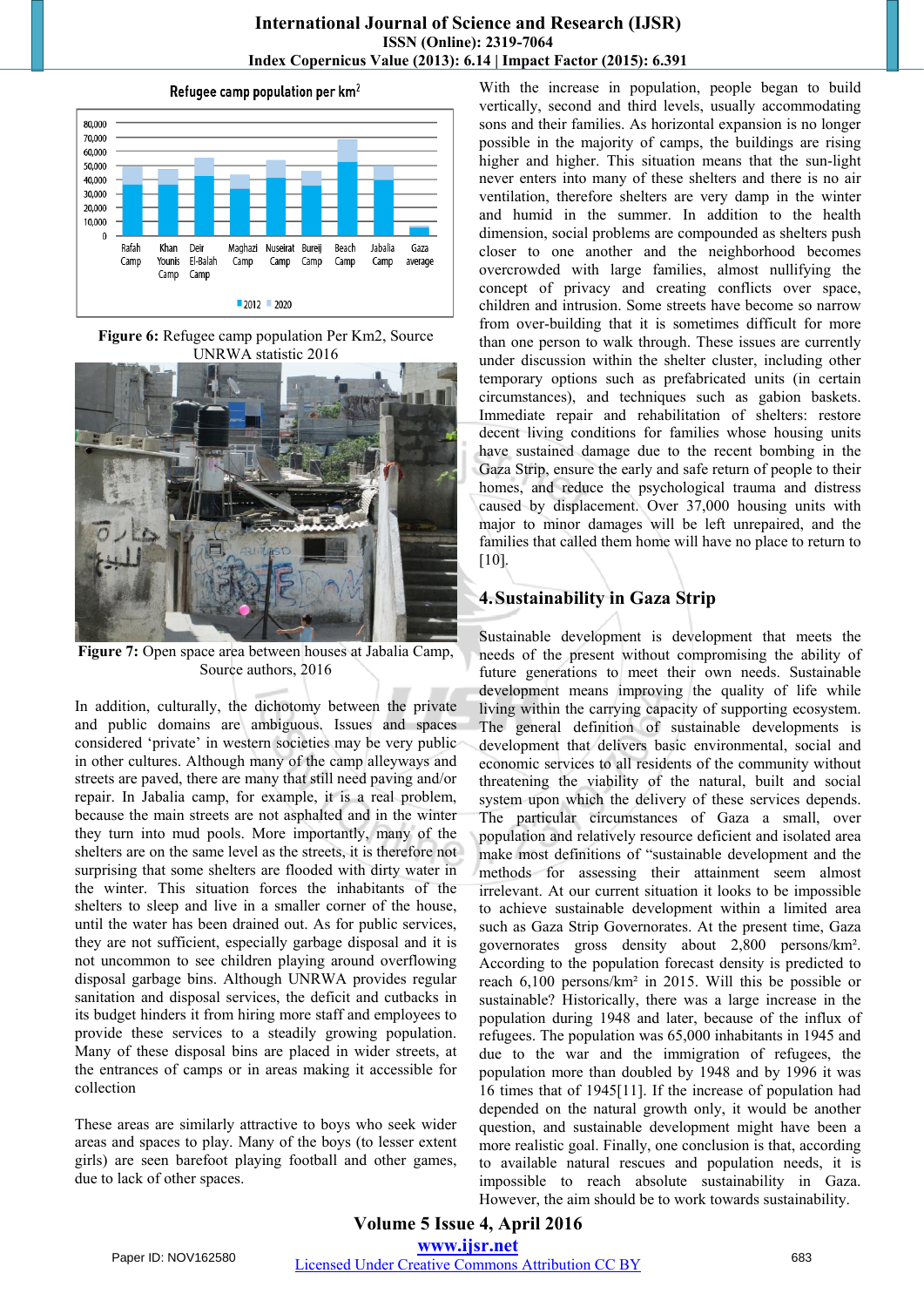#### **5.Result of the Study**

Overcrowding in the camps, lack of playgrounds and facilities for youth, adolescents and children means that streets are the primary places for play and interaction with peer groups. However, streets are primarily dominated by boys and male youth. Therefore, one major effect of overcrowding is that female children, adolescents and youth are confined in shelters, while boys and male youth dominate the camp alleyways and streets. Both situations foster carelessness and general low morale.

Schools suffer from overcrowding in classes, small playgrounds and absence of facilities for extra-curricular activities. Physical and verbal abuse of pupils is common and is the predominant form of discipline resulting from the inability of teachers to control large numbers of students, lack of teaching skills and general frustration.

Similarly, health centers are congested; doctors see an average of a hundred patients per day and very often more than that. Many sick people remain without proper care. Women, especially burdened with domestic responsibilities towards the extended family, including the elderly and disabled, suffer from fatigue, depression and anxiety, with no specialists or counseling services to help them. Women, including those who work are socially restricted in their movements, while men enjoy more freedom of movement in public spaces. In the private domain, shelters are overcrowded due to the large family size. Overcrowding in the shelters and the close proximity of neighbors, nullifies the possibility of any privacy or 'quiet time'. This has a ripple effect on all the members of the household, including: stress, incest, inability to study, beating of wives and children, quarreling and yelling. Quarreling with neighbors is also common, due to overcrowding. The lack and/or ineffective community centers catering to the needs of the various segments of society, such as the elderly, the disabled, women and youth, has compounded the problem of overcrowding by limiting the spaces available, mainly to the streets or shelters. Another effect of overcrowding and poverty is that they encourage early marriage to lighten the burden at home, which means pulling young girls out of school. In many cases, early marriages lead to early divorces. Similarly, many boys drop out of school, so that they can work to help their families financially, or because there is general neglect at home and school of their individual needs.

**-Dominated Spaces.** Boys: While you can see both boys and girls playing in the streets, in reality the streets are a male-dominated space. Girls may play in the street only until they are around nine years of age. For boys, streets have become the main play area for such games as soccer. Many times, such areas are where the garbage bins are collected and where children play barefoot, and this leads to health problems. Since 'space' becomes a contested area, boys often fight with one another over who has the right to play in a particular place. Parents complain that street playing pushes their children into delinquent behavior that there are no other activities in which growing boys can participate, whether they are sports, cultural or social activities, thus limiting their potential. Community responsibility is usually fostered in centers for adolescents and youth, at school and in volunteer work, but these are absent or too few to have a real effect on the majority of youth.

**-Lack of Privacy and Noise***,* Due to overcrowded conditions and the closeness of shelters to one another, the noise levels are usually very high. Men, women and children complain that there is never a 'moment's peace'. If the family manages to keep the noise level down, the noise from the neighborhood is heard. This creates stress, especially for the sick, the disabled and students trying to study. Moreover, there is simply no place to be alone or to conduct a 'personal' matter without the scrutiny of many others. The lack of privacy leads to social control, enhanced by overcrowding. This affects all members of society. The shelters are so cramped and literally stuck together, it is almost impossible not to overhear the neighbors. This creates many problems among families in the same neighborhood. Children who play in the streets get into fights and adults are dragged into the conflict. Adults explained that they had to restrict and in a few cases sever relations with the neighbours to 'protect' their daughters from the young men living next door. Conflicts sometimes erupt, because the boys next door try to harass the neighbor's daughters. Overcrowding also means that neighbors fight over simple things like trying to clean one's home. Dirty water sometimes flows into the neighbor's house and this also often leads to 'not so neighborly fights'.

**-The whole refugee community** suffers from general depression in the sense that their expectations of the peace process were much higher than what has actually changed since the PNA relocated to the West Bank. The high unemployment rates, poverty and the belief that the 'outsiders from PLO' took over political power and authority, to which they were entitled adds to a sense of disappointment and uncertainty regarding their future.

School Drop Outs, Families with six or more children of varying ages cramped in one or two rooms find it almost impossible to provide attention to all the children and follow up on each child's work at school. Some parents are themselves illiterate and hence cannot provide support at that level. For some parents, education is not an urgent priority in their world view, especially for girls, who are expected to get married. Education in their perspective may be an obstacle, rather than an asset. This problem is mirrored in schools. With overcrowded classrooms, teachers are stressed and can hardly manage to go through the required curriculum, much less to pay attention to the individual needs of their students. Dropping out of school at grade nine is not uncommon among girls. UNRWA schools do not provide secondary education and once they graduate many girls are not encouraged to continue with secondary schools. The reason is usually that parents do not have the means to spend money on transportation and other school expenses for all children. Generally, parents would rather spend the money for school on boys than on girls. In addition, many of the parents interviewed expressed their unwillingness to allow their daughters to take public buses and go outside the camp, even for the purpose of studying fearing 'gossip' and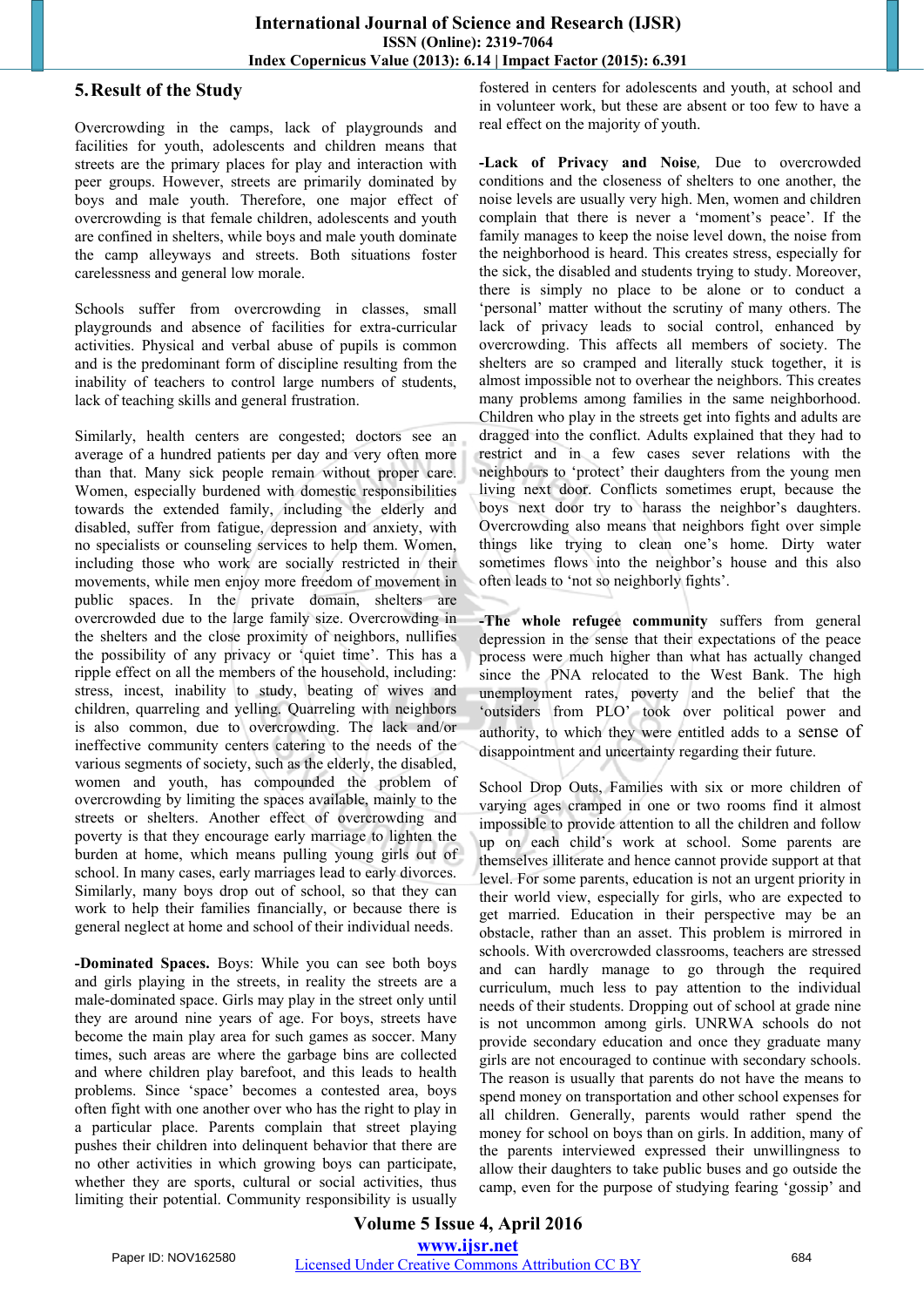'slander' from the larger community. Consequently, the incidence of girls being pulled out before completing secondary levels is high and many get married even before they turn eighteen.

**The Disabled**, One important effect of overcrowding is neglect, especially for the most vulnerable in society. Centers for the disabled are limited and many of the volunteers in refugee camps, mainly community members, are not trained professionally to deal with the disabled, as is the case in jabalia camp. The disabled, especially children, suffer from neglect because there are not enough centers and poverty hinders families from sending them to private rehabilitation centers. There are often too many children at home to leave time for adequate attention to the disabled member of the family. In addition, lack of sufficient awareness about disability in the community, reflects itself in neglect and sometimes the marginalization of the disabled. In fact, in some cases, parents do not like to publicize they have disabled children. Some of these children are taken out from the school system and stay at home with no proper care or therapy. In most cases this exacerbates their condition.

**The Elderly**, In general, the elderly live with one of the sons, usually the eldest. In overcrowded conditions, the elderly live together with the members of the son's family, sometimes with other unmarried brothers. However, daughters-in-law have their own family to care for and hence cannot always attend to the needs of the elderly. The situation is stressful for both generations, as daughters-inlaw feel they are squeezed between the younger dependent children and the elderly people living in the house. Moreover, simple tasks such as food preparation, bathing and clothing the elderly who are sick also fall on the shoulder of the younger women. Conflicts are common between the two generations, especially in cases when the elderly feel they are being neglected or have differences in opinion regarding how children should be raised.

In other cases, the elderly live alone, either because most of their children have moved outside the camp and/or because the shelter of their son is too small, his family is too large or he does not have the financial means to accommodate his parents. In this case the parents are able to maintain their own place, but again, the main problem is neglect. Field visits indicated that the shelters of the elderly are in bad need of renovation and reconstruction and cases have been sited when the roofs simply fell in on the heads of the elderly. In the past, UNRWA was able to extend its shelter rehabilitation program beyond those enrolled in the Special Hardship Case program. The elderly are not identified as a priority segment by UNRWA as are the disabled, women and youth. Therefore, programs geared to the elderly are diminishing. In some camps, the local mosque provides two hot meals per week to the elderly who have no one to look after them.

#### **5.1 Priorities and recommendation**

The most urgent priorities in refugee camps are:

- 1)Renovation and expansion of shelters, improvement of the infrastructure, especially the asphalting of streets and the drainage systems and networks.
- 2)Renovations of schools by adding classrooms to absorb the increasing number of students. If possible, support the building of new schools. Improve facilities within schools, such as introducing computer labs and libraries.
- 3)Increase the number of health centers and health staff.
- 4)Introduce programs for the community in gender issues to help raise the awareness of the community.

These again have to be implemented sensitively, as many fear that such programs aim at 'westernizing' the local community. Programs such as 'Family Health' could include lectures on violence, abuse and incest. Most importantly, it is important to activate the community-based organizations. However, initial material, financial and logistical support is needed, especially at a time when there are severe cutbacks in UNRWA affecting the refugee community as a whole. Short-term investment in the activation and support of the community to alleviate problems associated with overcrowding will in the long run assist them to become self-supporting and autonomous. Training in humanresource planning and managing local organizations is important. It is therefore recommended that community leadership be fostered, especially from among the youth, providing them with training in managing, planning and implementing programs. Most importantly, it is necessary to provide training in community mobilization and encourage volunteer activities.

Most of the refugee camps in the West Bank and Gaza have universal needs that will mitigate the effects of overcrowding. However, there are also specific needs which must be taken into consideration when implementing projects. These specific projects may be based on the following list of recommendation and priorities which are the sum total of the major and most urgent problems resulting from overcrowding.

#### **5.1.1 Places and Spaces**

Improved infrastructure diminishes the effects of overcrowding the social and a psychological effect of overcrowding is exacerbated by the low standards of the infrastructure in camps. In addition to the pressures brought about by spatial density in the camp and overcrowding within shelters, the environmental factor is depressing and demoralizing. In most camps the smell of dirty water leaking from open drainage and sewer pipes permeates the air and is compounded by the smell of uncollected garbage bins. In some camps sewer drainage systems or networks have not been extended. In many alleyways in refugee camps, it is difficult to walk through, without having to step into the dirty water or a hole. This environment is the larger "playground" for refugees and especially children who spend most of their childhood in the streets, usually for lack of proper playgrounds and centers. Consequently, it is not surprising that refugees point out that this is an urgent need for improvements in the overall infrastructure of the camps. Such improvements should include the asphalting of streets, which turn into mud pools in the winter, as is the case in Jabalia camp.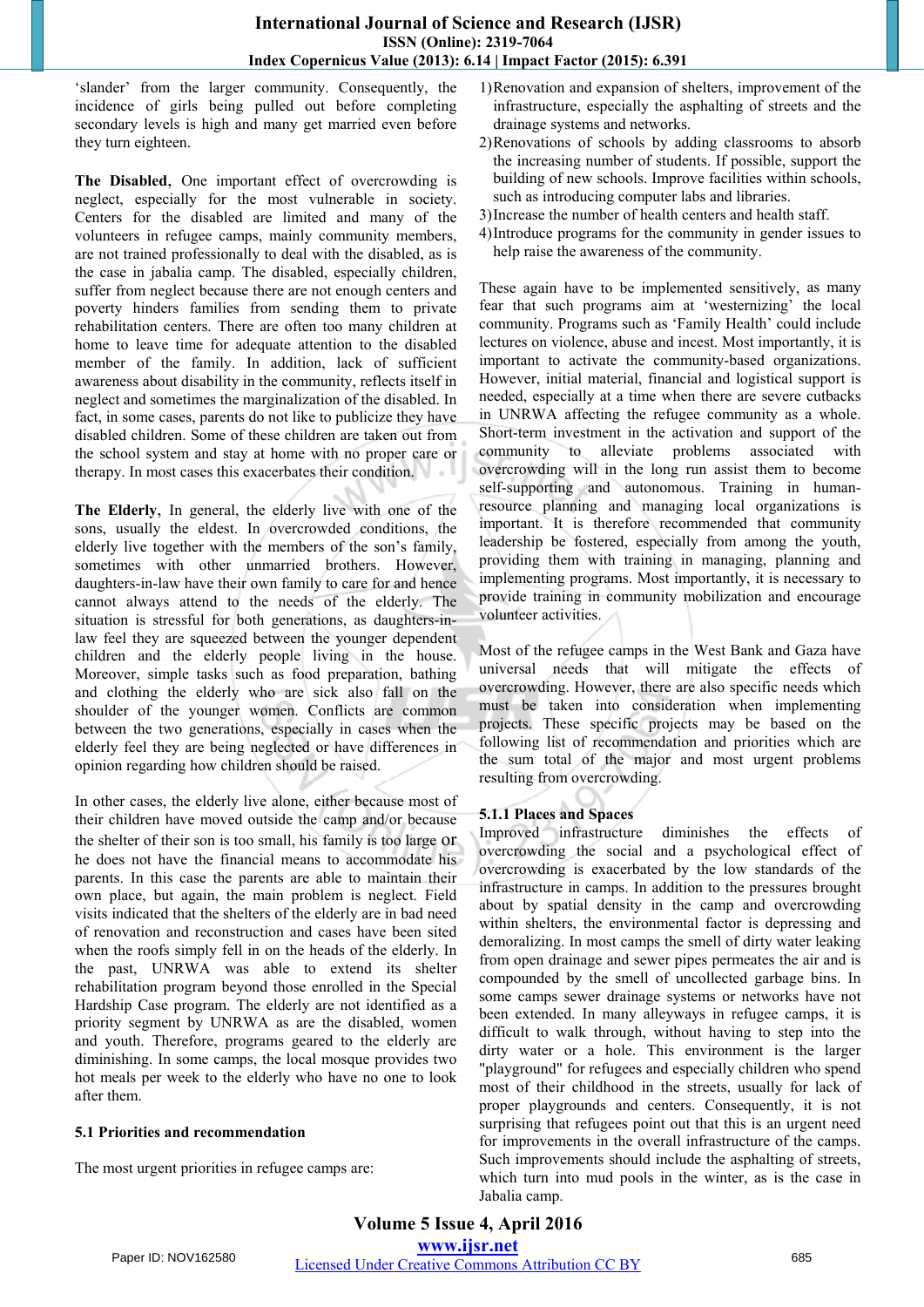**5.1.2 Shabby and Narrow Shelters** need Renovation and Expansion, An urgent priority that cuts across all camps is shelter renovation, reconstruction and expansion of housing units. By November last year, UNRWA's Self-Help approach to shelter rehabilitation was responsible for the rehabilitation of 60% of shelters for those enrolled in the Special Hardship program. If one considers that the SHC covers approximately 6% of the total refugee population, it becomes clear that the number of people who were able to get help is minimal relative to the needs. In addition, the regulations surrounding who is eligible for the SHC program is extremely stringent, leaving out many needy families who are unable to afford the rehabilitation of shelters. Nevertheless, the example of UNRWA's approach is a good one to emulate.

#### **5.1.3 Larger classrooms, more facilities**

Many of the UNRWA schools run on a double shift and in 1999, the Agency began to build new schools and maintaining others, especially in Gaza, where the average class size fifty pupils per classroom. Yet, in view of shrinking budgets, these efforts despite their significance are insufficient and both the West Bank and Gaza are in need of more schools to lower the numbers in classes. However, there are short-term projects which may enhance the school environment, such as renovations on existing schools and the building of extra classrooms. Pupils also suffer in that many of these schools have small playgrounds which are congested with students at break time. There are also no spaces for extra-curricular activities, libraries are too small and books are few and old, in some there are no libraries at all.

There is a need to provide counselling services to students who simply do not have anyone to turn to for academic support or to counsel them. There are many students in higher preparatory grades who do badly in school and special education programs will be of tremendous help. Also important are programs upgrading the skills of teachers in new methods of teaching.

**5.1.4 An Improved Health Care Program** and More Health Centers In this area, it is important to provide financial and logistical support to health centers. In many camps there is only one center serving thousands of people, usually the camp population and surrounding area. Secondly, the health staff are overworked. Doctors as mentioned earlier sometimes have to see 150 patients per day and many patients return home without being seen. Due to the pressure on the health centers in camps, many refugees are compelled to seek private health care adding to their financial burdens. Therefore, it is important to find ways to increase the medical staff.

In addition, female doctors are few and many women avoid male doctors. Hence, there is a need for female specialists, especially in women's health issues, such as childbearing, gynecology, psychologists and psychiatrists. Clinical psychologists are very few in the camps. Women and youth are especially in need of counselling. Some of the women interviewed revealed they were taking anti-depressants, but usually there are many social problems left unattended and the antidepressants do not solve their problems at home and in the community.

#### **5.2 Programs for Marginalized Segments of Society 5.2.1 Children and Adolescents: Playgrounds and Children's Programs**

The absence of playgrounds for children is a real problem in all camps. In earlier decades and before concrete totally replaced gardens and filled the available spaces in refugee camps, children played in front of their homes. On the one hand, the little gardens or spaces provided an outlet for families living in shelters, relieving the stress inside the shelters and on the other hand, it offered children a place to play more safely under the scrutiny of parents and neighbors. Playgrounds are a priority cited by all those interviewed and in all camps. The main problem is that in many camps the space is simply unavailable or limited. Creative solutions are required to find the best way to create play centers for children. In larger camps, more than one play area/playground/park is needed. Although spaces are limited, such as in Camp No. 1, alternatives are possible around camps, if not within them.

Adolescent girls and boys suffer from being at an age when they are neither 'children' nor 'youth' in official and international definitions. Adolescent girls, especially, do not have any places to go and the concept of 'entertainment' is simply absent or restricted to visits with relatives and television. Many of them do not leave the camp boundaries, except on rare occasions. Ten or twelve year-old girls cannot play in the streets like their brothers and neither can they join in the women's centers providing various programs. This age group complains that all they do is stay home and watch over their younger siblings. It is therefore, imperative that 'girls' clubs providing indoor sports, social and cultural activities be established. Similarly boys in this age group need such centers. When many adolescents are facing problems in schools, such clubs or centers could provide assistance and counseling for slow-learners. This would encourage many parents to allow their daughters to participate.

#### **5.2.2Youth: Youth Centers, Activities and Programs for Young Women**

The interviews showed that youth, who constitute a large percentage of the population, are stereotyped as a 'dangerous' and 'uncontrolled' segment of society. With low educational standards at school, limited spaces and centers to enhance their potential, they feel lost and neglected. Therefore, it is important that programs and centers catering to their needs should be established. These should include extra-curricular activities ranging from sports to computer training as well as cultural and social activities, including art, theater and music. Some of the UNRWA community based youth centers are beginning to include young women. However, these are too few and the social and cultural environment in most camps does not encourage such mixed centers. Therefore, centers exclusively for women are needed.

Many young women who may be categorized as 'youth' are also married. It is not uncommon to meet women at 18 or 19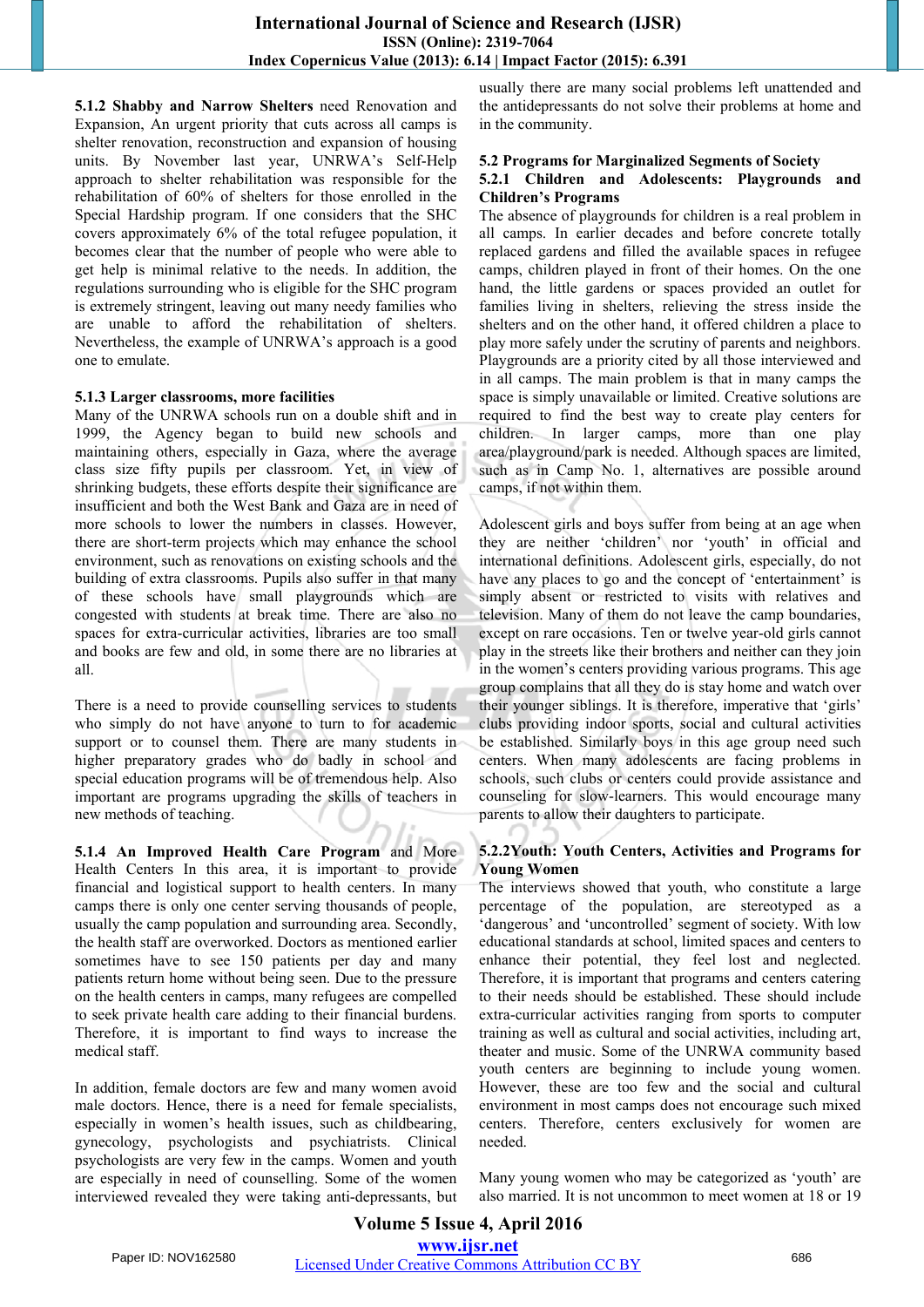with two or three children. Therefore, programs for young women should integrate assistance in providing child-care and awareness raising programs on family planning and health issues. The lack of these spaces also forces the younger generation in seeking alternative ways to express their potential and identity. Many students, who do not do well in school, could greatly benefit from such centers that provide group solidarity. On the social level, cultural and social clubs provide an outlet and an avenue for personal growth and development.

#### **5.2.3 Women: Women's programs, activities and outreach activities**

Programs directed at raising awareness of women's rights are important, however, some of these programs have failed in the past because they did not take into consideration the conservative environment which exists in many camps. Therefore, these issues could be introduced within larger programs such as 'family planning', legal counseling and general health as the overall framework and within that provide awareness on gender issues, physical and psychological abuse, child rearing and skills training. Middle-aged and older women, especially those who are not working, comment that there are no places for them to go. The women's centers capacity is limited and therefore it is recommended that the women's centers be expanded.

More importantly, it is important to establish networks that will reach women in their homes, as there are many who cannot leave their homes for various reasons. Some of these women suffer from depression, abuse or health problems and they remain without support, because they cannot reach the center. Thus approaches which aims at reaching out towards the community will be more successful than expecting the community to reach to the center, at least until the centers are well established.

There is a need to provide community awareness programs, directed at the family as a whole. Many women for example, point out that it is the men who need education on the problems they face as women in the family and society. Men point out that women do not understand the pressure placed upon them to be the primary providers for extended families. Therefore, it is important to include programs directed at the family as a whole and in relation to the local community, its needs and problems.

#### **5.2.4Activating Local Community Organizations**

The primary problem with existing services and organizations is that these are insufficient and in many cases ineffective. A small percentage of the community benefits from many of the available services. Moreover, many of the programs are targeted at one segment of the community and the family as a unit, for example, is neglected. This latter issue is significant, in that in Palestinian society the family is the basic unit of society and the individual is closely entangled in family relations. There is also overlap in services due to lack of coordination by the local and international organizations providing services in camps. In some cases, the programs are not based on local priorities and identified needs, but respond more to international and donor prerogatives and priorities. Taking into consideration the political and empirical constraints and realities, it is possible to mitigate the effects of overcrowding on refugees, by adopting the two suggested approaches simultaneously:

To select problem areas identified as an urgent need (Jabalia) by refugees, community workers, NGO activists and others who are working in camps and develop projects which address particular problems. An important approach is to activate and empower the local community by providing various kinds of support to the existing community organizations, which are currently not very effective.

There are numerous local community organizations, however, many of these are ineffective and need support, both in terms of training in skills and management and materially in terms of equipment and funding. Overlapping services is another problem and this often means that one problem area is covered by more than one organization, while other areas are neglected. Consequently, training in human resource development and planning is important, especially for employees and volunteers working in local committees. Another recommendation is the creation of committees representing all community based organizations within refugee camps to continuously identify and prioritize problems; to plan, coordinate and implement programs and projects aimed at the community as a whole.

Another priority area is to upgrade the knowledge and skills of employees and volunteers, such as care for the disabled; seminars and courses for trainers and to develop local leadership skills. It is important to provide logistical, material and financial support for short-term projects that will help mitigate problems associated with overcrowding. However, it is equally important to simultaneously support projects which empower the community, by providing training and logistical support to the community organizations who will eventually be able to tackle the problems associated with overcrowding more efficiently. Finally, while short term projects may help mitigate and solve some of the issues related to overcrowding, the political issues and general poverty are two major factors which continue to reproduce overcrowding in refugee camps especially in Jabalia refugee camp.

# **References**

- [1] MOPIC, (1994): Gaza Environmental Profile, Part I. Environmental Planning Directorate (EPD), Ministry of Planning and International Co-operation (MOPIC), Gaza, Palestine.
- [2] Badawy Ussama, 2012 ;( Palestinian Contemporary Architecture, analysis of the current situation in Gaza Strip), published in English by the Fourth International Engineering Conference (IEC4), 16 October 2012, IUG
- [3] Jaber, A. and Nasser, A. (2007) : Assessment of solid waste dumpsites in Gaza Strip. Gaza Strip. JICA & EQA.
- [4] UNRWA fact sheet various years 2008,20012,2015. UNRWA field office Gaza public information
- [5] Badawy Ussama, und Waltz Victoria. 1999 : Actually Wohnungsbauprojekte in Gaza streifen-Actually Housing Condition and Projects in Gaza strip-Published

# **Volume 5 Issue 4, April 2016**

**www.ijsr.net**